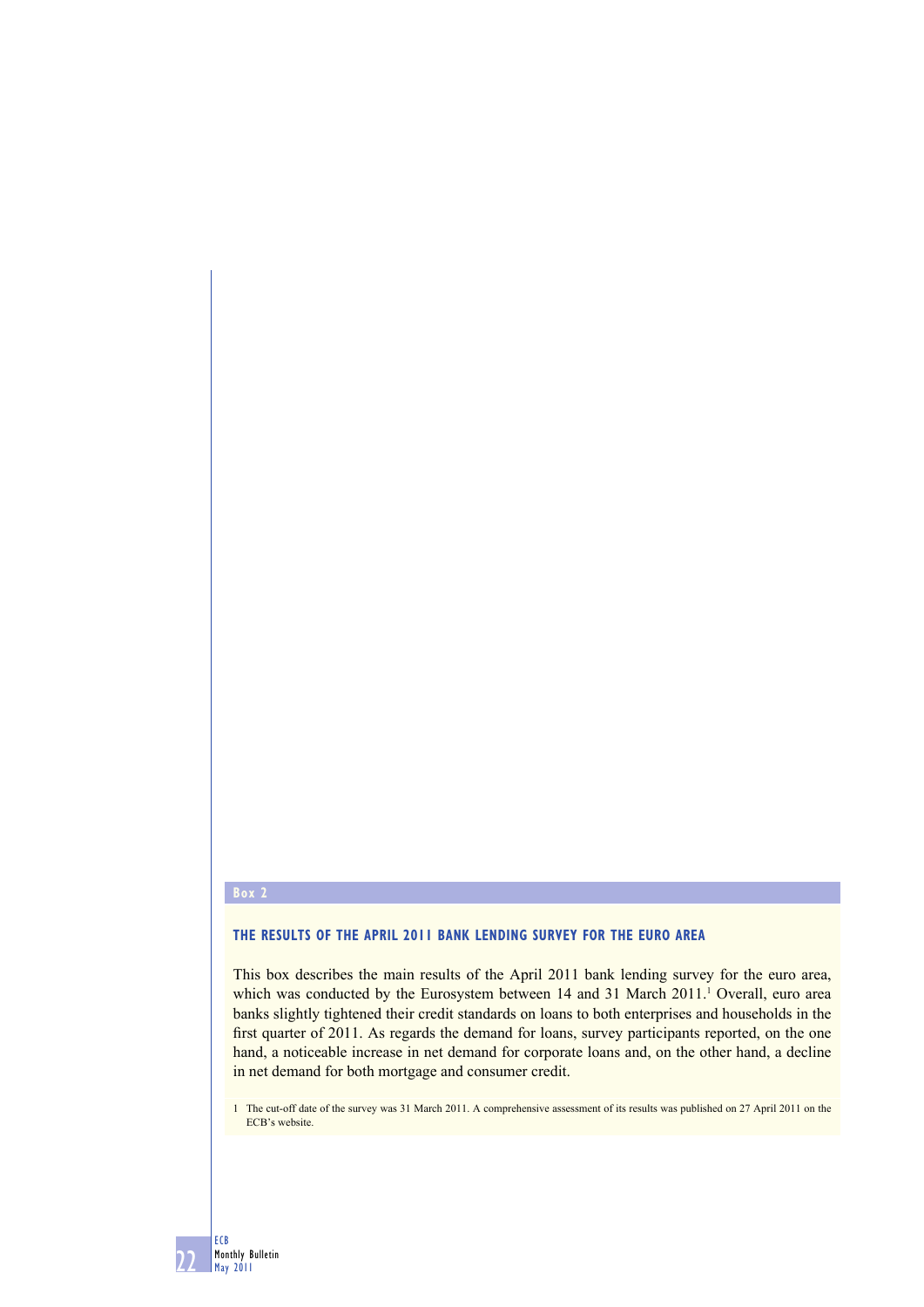## **ECONOMIC AND MONETARY DEVELOPMENTS**

Monetary and financial developments

## **Loans and credit lines to enterprises**

Credit standards: In the first quarter of 2011 the net percentage<sup>2</sup> of banks reporting a tightening of credit standards on loans and credit lines to enteprises stood at 4%, compared with 0% in the previous quarter (see Chart A). This is broadly in line with what survey participants expected three months before (2%). In terms of maturity, credit standards on short-term loans continued to be loosened (-2%, compared with -3% in the previous survey round), while those on long-term loans were tightened.

Looking at the factors underlying the overall developments in credit standards, banks' ability to access market financing  $(9\%, \text{ after } 3\% \text{ in the last quarter of } 2010)$  and banks' liquidity position (7% after 2%) were reported to have contributed more to a net tightening of credit standards than in the previous quarter. At the same time, the contribution of factors related to the perception of risks (in particular, expectations regarding general economic activity and the industry or firm-specific outlook) remained broadly unchanged, while competitive pressures in loan markets had an ongoing easing impact.

According to survey participants, most non-price terms and conditions were tightened, although marginally less than in the previous round. At the same time, margins on riskier loans were

<sup>2</sup> The reported net percentage refers to the difference between the proportion of banks reporting that credit standards have been tightened and the proportion of banks reporting that they have been eased. A positive net percentage indicates that banks have tended to tighten credit standards ("net tightening"), whereas a negative net percentage indicates that banks have tended to ease credit standards ("net easing").



# **Chart A Changes in credit standards applied to the approval of loans or credit lines to enterprises**

Notes: In panel (a), the net percentages refer to the difference between the sum of the percentages for "tightened considerably" and<br>"tightened somewhat" and the sum of the percentages for "eased somewhat" and "eased consi and the percentage reporting that it contributed to easing. "Realised" values refer to the period in which the survey was conducted. "Expected" values refer to the expected changes over the next three months.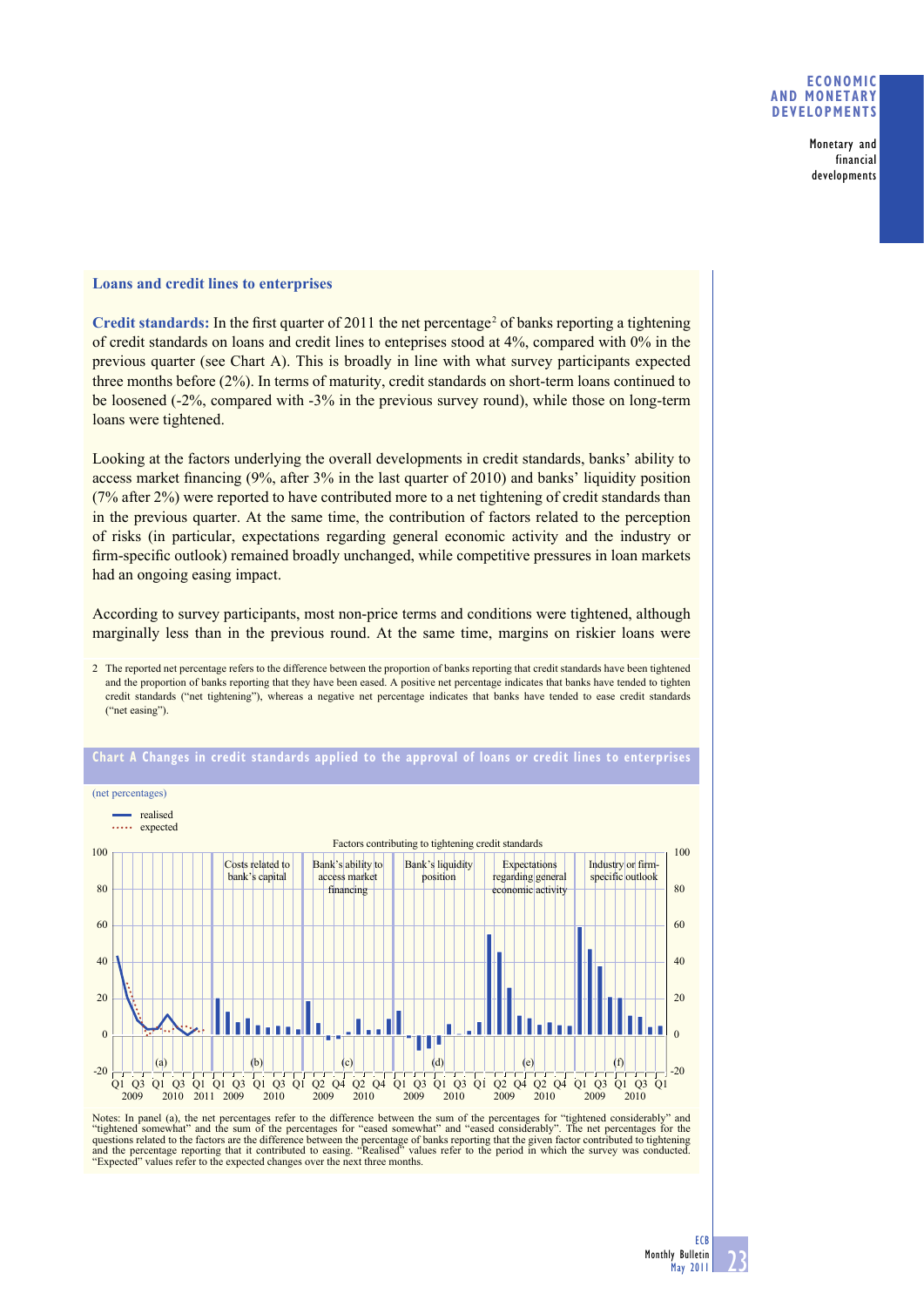

Note: The net percentages refer to the difference between the sum of the percentages for "tightened considerably" and "tightened somewhat" and the sum of the percentages for "eased somewhat" and "eased considerably".

raised slightly (by 20% of banks in net terms compared with 18% in the last quarter of 2010), while margins on average loans were actually reduced (see Chart B).

Looking ahead, euro area banks still expect a slight net tightening of credit standards on loans to enterprises in the second quarter of 2011 (3%; see Chart A), which would affect both SMEs and large firms equally and would primarily affect long-term loans.

Loan demand: In the first quarter of 2011 net demand for loans<sup>3</sup> from enterprises increased to 19%, from 10% in the fourth quarter of 2010 (see Chart C). Similar developments were reported with respect to loans to large enterprises  $(16\%$ , up from  $11\%$  in the previous round), while for loans to SMEs, net demand was still positive but slightly lower than what was reported in the January 2011 round (13%, after 19% in the previous three months). As regards maturities, net demand for both short and long-term loans stood at similar levels to what was indicated by survey participants three months ago (14% and 18% respectively).

The improvement in overall net demand was mainly driven by a pick-up in needs for inventories and working capital (18%, up from 13% in the last quarter of 2010) and, for the first time in more than two years, positive developments in fixed investment  $(12\%$ , after 0% in the January 2011 round). At the same time, euro area banks indicated that the influence of alternative sources of financing, either internal or external, became broadly neutral.

Looking ahead, on balance, euro area banks expect net loan demand from enterprises to increase in the second quarter of 2011 (to 26%). This increase is expected to apply to a larger extent to SMEs (24%) than to large firms (18%). Furthermore, banks expect an ongoing alignment of dynamics across maturities, with expected net demand for short and long-term loans converging further (25% and 22% respectively).

3 The net demand for loans is calculated as the difference between the percentage of banks reporting that demand for loans has increased and the percentage reporting that demand for loans has decreased.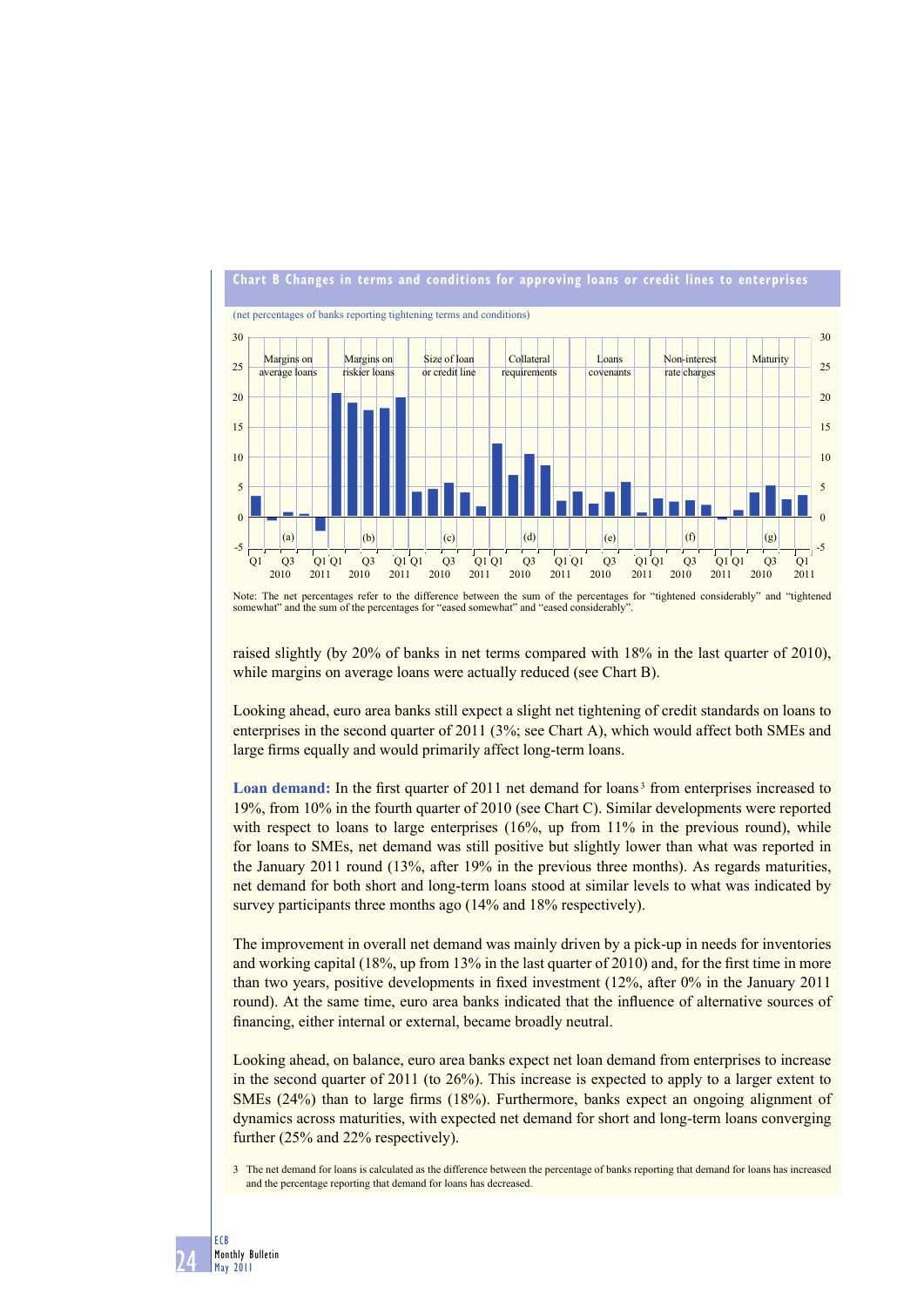### **ECONOMIC AND MONETARY DEVELOPMENTS**

Monetary and financial developments



Notes: In panel (a), the net percentages refer to the difference between the sum of the percentages for "increased considerably" and "increased somewhat" and the sum of the percentages for "decreased somewhat" and "decreased considerably". The net percentages for<br>the questions related to the factors are the difference between the percentage of banks rep

**Loans to households for house purchase**

Credit standards: In the first quarter of 2011 the net percentage of banks reporting a tightening of credit standards for loans to households for house purchase stood at 13%, compared with 9% in the previous quarter (see Chart D). The increase in the net tightening appears to be explained mainly by an increase in banks' cost of funds and balance sheet constraints (14%, after 5% in the fourth quarter of 2010), as well as a slight deterioration in risk perception (in particular



**Chart D Changes in credit standards applied to the approval of loans to households for house**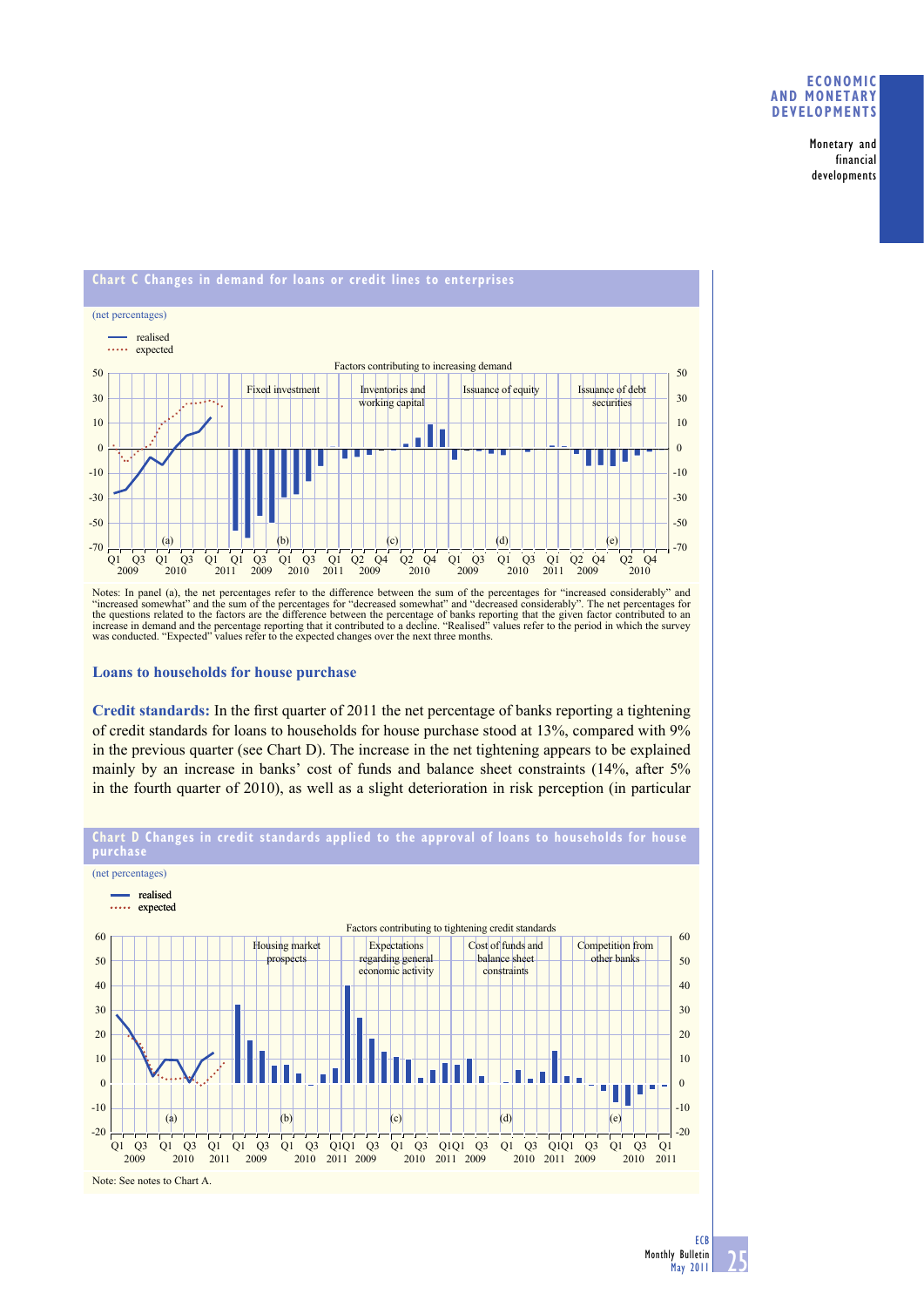

Notes: The net percentages refer to the difference between the sum of the percentages for "increased considerably" and "increased<br>somewhat" and the sum of the percentages for "decreased somewhat" and "decreased considerabl

expectations regarding general economic activity, which stood at 9% compared with 6% in the previous survey round).

According to the survey respondents, most price and non-price terms and conditions were tightened overall in the first quarter of 2011. In particular, the net percentage of banks reporting a tightening of margins on riskier loans rose from 10% in the previous survey round to 19% in the first quarter of 2011. In the case of margins on average loans, this percentage turned positive, from -1% in the last quarter of 2010 to 11% in the first quarter of 2011. Euro area banks also reported a net tightening of the loan-to-value ratio (9%, after 1% in the previous survey round) and of maturity (6% after 0%).

Looking ahead, for the second quarter of 2011, banks still expect credit standards on loans to households for house purchase to be tightened in net terms (9%).

Loan demand: Net demand for housing loans contracted considerably in the first quarter of 2011, as the net percentage of banks reporting a decrease in demand for housing loans stood at -10% (after 23% in the previous quarter; see Chart E). This was mainly on account of a deterioration in housing market prospects as well as faltering consumer confidence.

Looking forward, however, banks expect a mild increase in the demand for housing loans in the second quarter of the year (5% in net terms).

## **Consumer credit and other lending to households**

**Credit standards:** Broadly in line with expectations, the net percentage of banks reporting a tightening of credit standards on consumer credit and other lending to households stood at 7% in

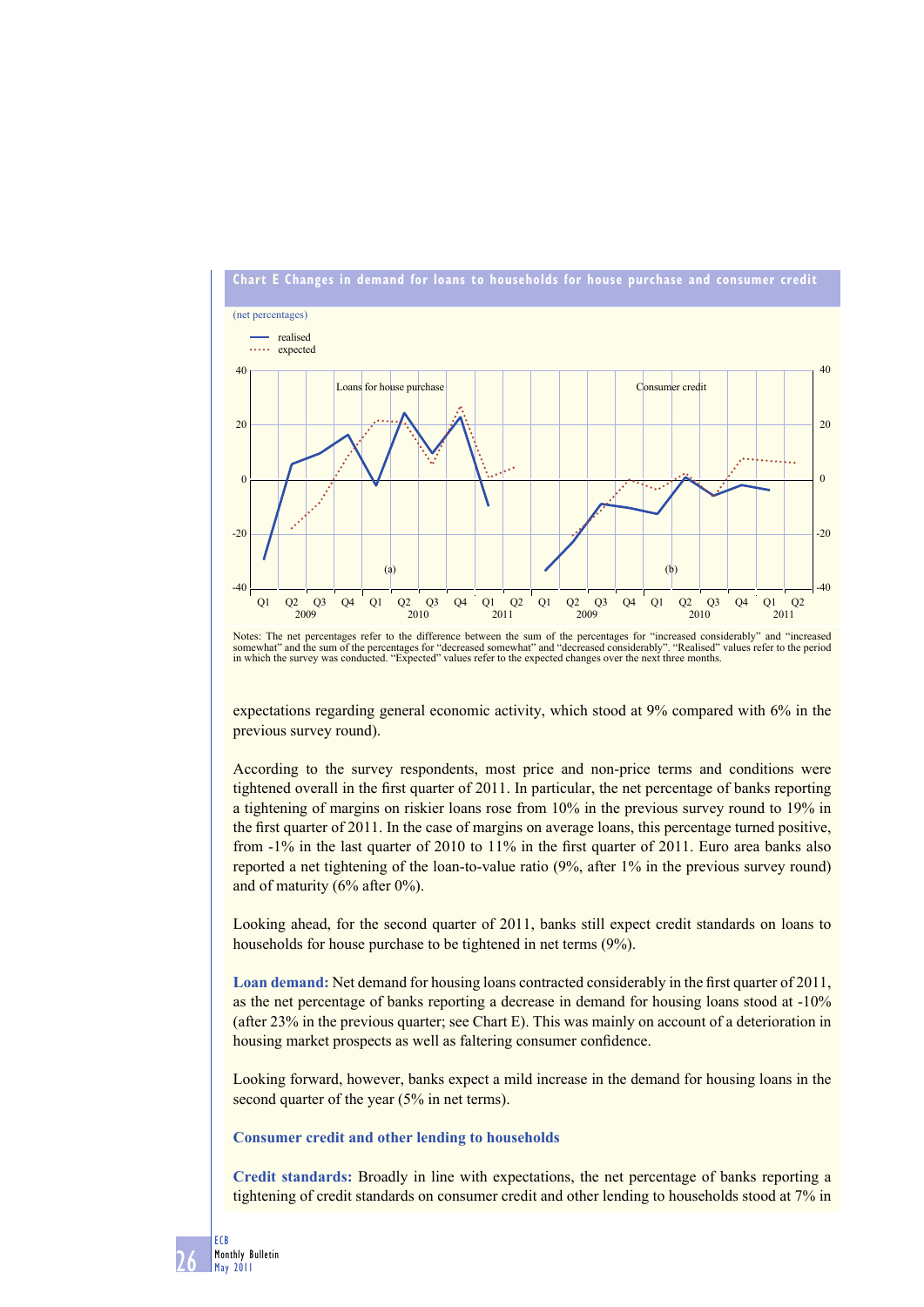## **ECONOMIC AND MONETARY DEVELOPMENTS**

Monetary and financial developments



Note: See notes to Chart A.

the first quarter of 2011 (up from  $2\%$  in the previous quarter; see Chart F). Similarly to corporate and housing loans, banks' increased cost of funds and balance sheet constraints (9%, after 5% in the previous survey round), as well as a deterioration in expectations regarding general economic activity (6% after 2%), were the factors contributing the most to the net tightening of credit standards.

Looking ahead, banks still expect a net tightening of credit standards on consumer credit and other lending to households in the second quarter of 2011 (8%).

**Loan demand:** Contrary to expectations in the previous survey round, net demand for consumer credit was not positive in the first quarter of 2011, but instead slightly decreased to  $-4\%$ (from -2% in the last quarter of 2010; see Chart E). It was mainly dampened by developments in consumer confidence.

Looking ahead, banks expect positive net demand for consumer credit and other lending to households in the second quarter of 2011 (6%).

# Ad hoc question on the impact of the financial turmoil

As in previous survey rounds, the April 2011 survey also contained an ad hoc question aimed at assessing the extent to which the financial market tensions affected banks' access to the wholesale funding market in the first quarter of 2011, and the extent to which they might still have an effect in the second quarter of 2011.

For the first quarter of 2011 banks generally reported a deterioration in their access to short-term money markets and debt securities markets (although the deterioration was less pronounced than in the previous survey round), as well as in their access to true-sale securitisation of corporate loans (see Chart G). At the same time, they noted broadly unchanged conditions for the securitisation of housing loans and an improved ability to transfer risks off banks' balance